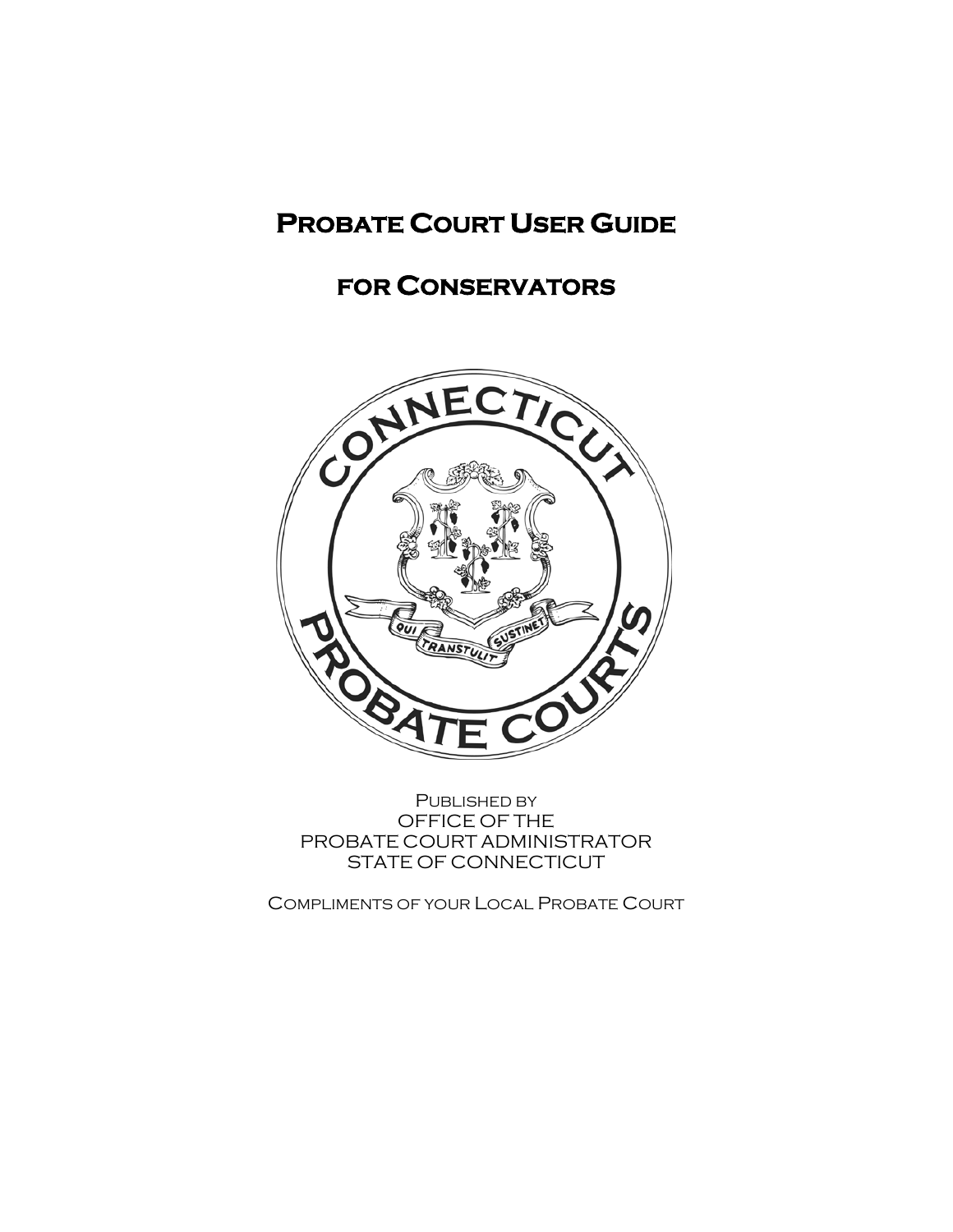### **Introduction**

A family member or other concerned person who believes that a loved one is unable to care for himself or herself may petition the Probate Court to establish a conservatorship for the individual. The court will follow careful procedures to protect the rights of the individual while determining whether the individual is capable of making decisions. If the court concludes that the individual is not capable, and that there are no less restrictive alternatives to conservatorship, it will appoint an appropriate person to serve as conservator. The court will oversee the conservator's activities on an ongoing basis.

This user guide is intended to answer some of the questions you may have regarding the procedures, roles and responsibilities of the Probate Court and the conservator whom the court appoints. It should be considered only as a guide on the conservatorship process and not as a substitute for competent professional advice.

#### **Additional Resources for Conservators**

In addition to this user guide, two additional resources are available to assist conservators in their important role:

*Connecticut Standards of Practice for Conservators* outlines the duties of a conservator, ethical principles and key considerations for decision-making. State law requires conservators to adhere to the Standards of Practice.

A **self-study training program** for conservators is available at ctprobate.gov. The training program provides an in-depth overview of the responsibilities of a conservator. The self-study format enables a conservator to view the program when convenient and from any location. All new conservators should complete the training program within 30 days of appointment.

Forms for conservatorships are available online at [ctprobate.gov.](http://www.ctprobate.gov/) Click on "Forms." Forms are also available at the Probate Courts.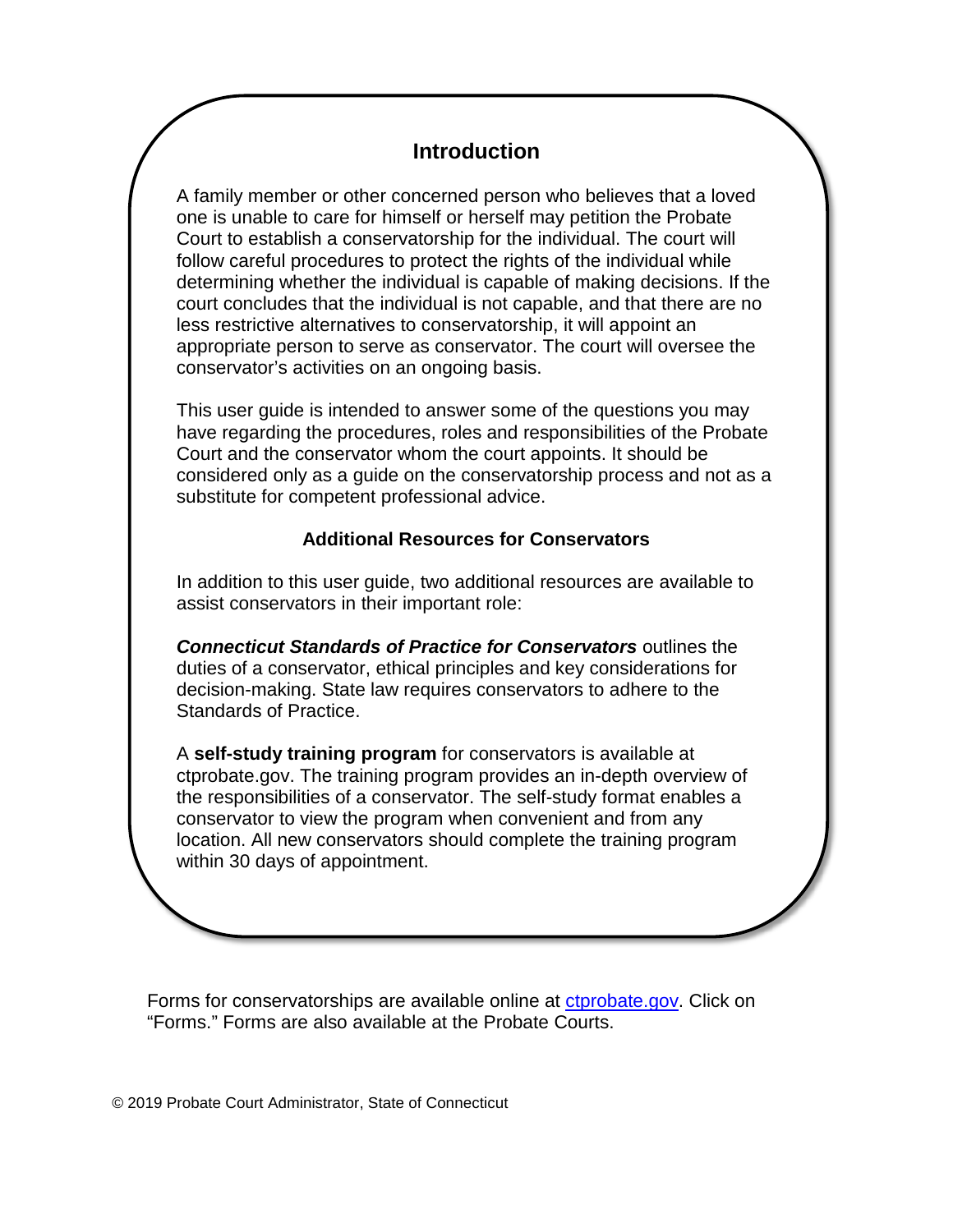#### **What is a conservator?**

A conservator is a person appointed by the Probate Court to oversee the financial and/or personal affairs of an adult who is determined by the Probate Court to be incapable of managing his or her finances or unable to care for himself or herself. A conservator may also be appointed for a person who voluntarily requests such assistance.

The term "respondent" refers to a person for whom a conservatorship petition has been filed. If the Probate Court determines that the respondent is incapable and appoints a conservator, he or she is then referred to as a "conserved person."

There are two basic types of conservatorships to accommodate the different needs of individuals. A "conservator of the person" is appointed to supervise the personal affairs of an individual who is found by the court to be unable to meet essential requirements for personal needs. These needs may include, but are not limited to, food, clothing, shelter, health care and safety. A "conservator of the estate" is appointed to supervise the finances of an individual who is found by the court to be incapable of doing so himself or herself. This may include, but is not limited to, actions to manage assets, income and public assistance benefits.

A person may be in need of one or both types of conservators. Two separate individuals may perform these two roles, or one person may serve in both capacities. A conservator of the estate or person may be an individual, a legally authorized municipal or state official, a nonprofit organization or a business. However, a hospital or nursing home cannot be appointed as conservator.

When a conservator is appointed, a successor conservator can be named as well. The successor conservator replaces the appointed conservator if the appointed conservator resigns, is removed, is deemed incapable or dies. If such an event occurs, the Probate Court will issue a decree confirming the authority of the successor conservator.

#### **Where does a person petition for the appointment of a conservator?**

In Connecticut, the Probate Courts have sole jurisdiction over the appointment of conservators. A person filing a petition for a conservatorship must apply to the Probate Court for the probate district where the respondent's permanent home is located or where the respondent currently resides or is currently located.

If the conserved person moved to Connecticut within the past six months, it may be necessary to file for conservatorship in the state where the respondent previously resided.

# **Can a conservator be appointed for a minor?**

A conservator may be appointed only for a person who is legally an adult. That means that the person must have reached the age of 18. Prior to that time, the minor's parents or other guardian have the legal authority to make decisions for the minor.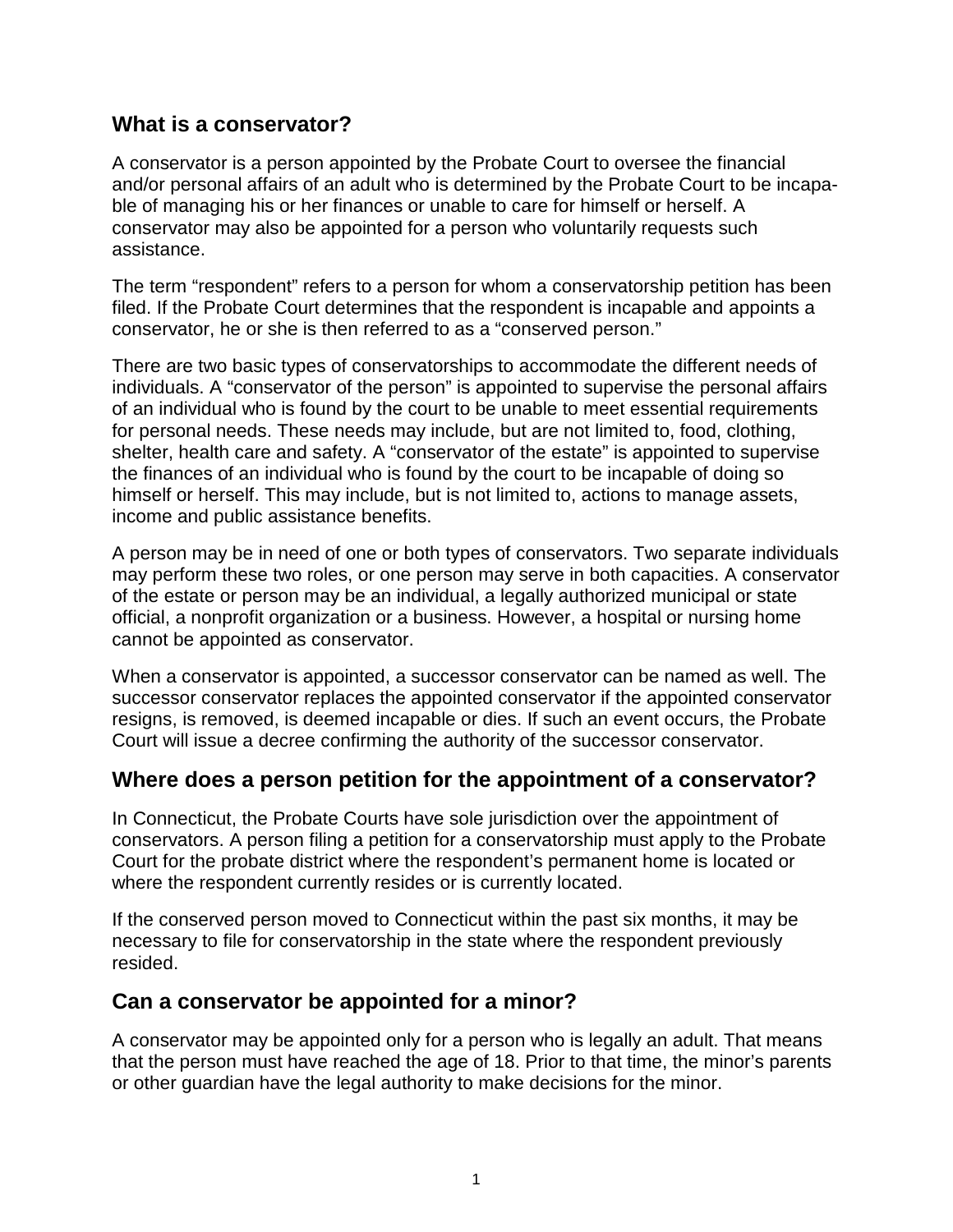A parent may manage a minor's assets if the total value of the assets does not exceed \$10,000. For larger accounts, the Probate Court must appoint a guardian of the estate to manage the assets on the minor's behalf.

A parent or guardian who anticipates that the child will require a conservator upon attaining the age of majority may file a petition for appointment of an involuntary conservator up to 45 days prior to the date the minor will turn 18. The court may hold a hearing on the petition no sooner than 30 days before the minor's 18<sup>th</sup> birthday. If the court grants the petition, the appointment of a conservator will not take effect until the minor reaches age 18.

#### **Can a conservator be appointed for an adult with intellectual disability?**

Connecticut has a special form of guardianship to assist adults with intellectual disability. Under this framework, the Probate Court may appoint a guardian, rather than a conservator, for an individual who is unable to make his or her own decisions due to intellectual disability. The court will specify the guardian's powers. The court may authorize a guardian is allowed to manage the assets of the individual if the value of the assets does not exceed \$10,000. A conservatorship of the estate may be needed for an individual whose assets exceed that maximum.

*For more information, please see the Probate Court User Guide: Persons with Intellectual Disability*.

### **May a person name a conservator in advance of incapacity?**

Yes. A person may name a future conservator by executing a document with the same requirements necessary for executing a will. A person may also name a successor conservator in case the primary conservator resigns, is removed, is deemed incapable or dies.

### **What are the costs associated with the petition for conservatorship?**

The petitioner in an involuntary conservatorship proceeding is responsible for the cost of the filing fee, the cost for service of notice on the respondent and costs for hearing notices, copies and recording documents. The petitioner may be reimbursed for fees and expenses from the conserved person's assets if a conservator of the estate is appointed.

If it would cause undue delay or hardship on the petitioner's part, the court may postpone or waive payment of the entry fee and other expenses. If the court finds that the petitioner is indigent, fees and expenses will be waived.

The respondent must pay for an attorney, unless he or she is indigent, in which case the cost of the services will be paid from the Probate Court Administration Fund.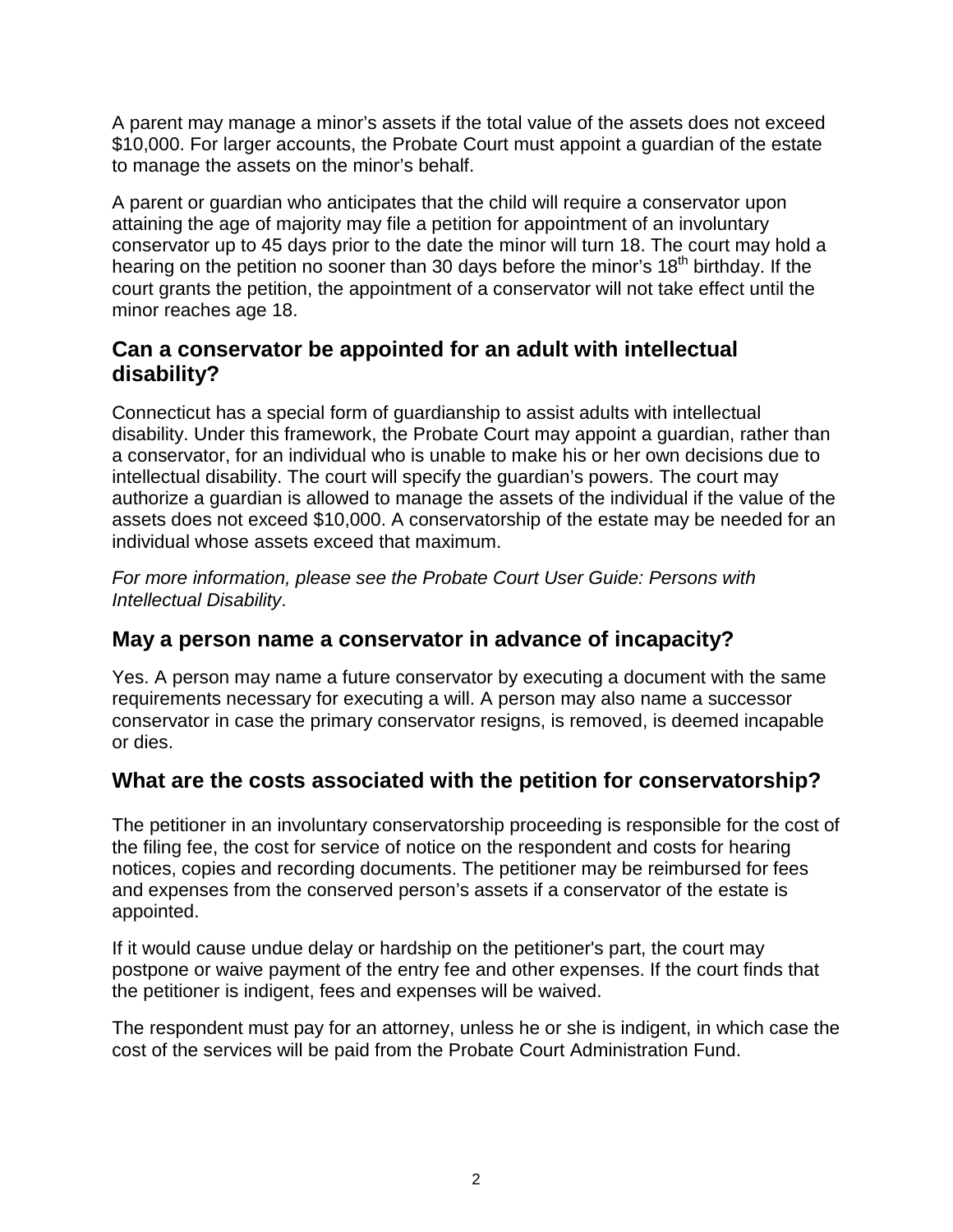#### **What is temporary conservatorship?**

The laws of Connecticut provide for the possibility that an individual may, in an emergency, be in need of a conservator on a temporary basis. Any person considered by the court to have sufficient interest in the welfare of the respondent may petition for appointment of a temporary conservator. The necessary forms may be obtained online at ctprobate.gov or from the Probate Court. In addition to the petition, the petitioner must arrange for a physician to examine the respondent and file a report with the court. This report may be waived in certain circumstances.

The court will hold a hearing on the petition following the appointment of an attorney and notice to the respondent, the respondent's next of kin and the respondent's attorney. The respondent must be given notice at least five days before the hearing, and the hearing must be held within seven days of the filing of the petition (excluding Saturdays, Sundays and holidays), unless the court continues the hearing.

The court will appoint a temporary conservator only if it finds by clear and convincing evidence that: (1) the respondent is incapable of managing his or her affairs or incapable of caring for himself or herself, (2) immediate and irreparable harm to the mental or physical health or financial or legal affairs of the respondent will result if a temporary conservator is not appointed and (3) appointment of a temporary conservator is the least restrictive means of intervention available to prevent such harm.

In making the appointment, the court shall limit the temporary conservator's duties and authority to the circumstances that gave rise to the petition. The judge must consider the respondent's wishes, his or her abilities, any prior appointment of a health care representative or other person legally acting on the respondent's behalf, available support services and any other relevant evidence.

If, after receiving evidence, the judge determines that the delay caused by giving notice and appointing an attorney would result in immediate and irreparable harm to the respondent's mental or physical health or financial and legal affairs, a temporary conservator may be appointed without a hearing. Immediately following the emergency appointment, the court must schedule a hearing to be held within three days (excluding Saturdays, Sundays and holidays). The respondent shall be given notice of the hearing not more than 48 hours after the emergency appointment. At the hearing, the court may confirm or revoke the temporary conservatorship, or the judge may modify the duties and authority assigned under the emergency appointment.

A temporary conservatorship will expire in 30 days, unless a petition for involuntary conservatorship is filed while the temporary conservatorship is in effect. If such a petition is filed, the court may extend the appointment of the temporary conservator until disposition of the petition for involuntary conservatorship or for an additional 30 days, whichever occurs first. The court may also terminate a temporary conservatorship if the conditions that led to the appointment of a temporary conservator no longer exist. In no event will the appointment of a temporary conservator be in effect for more than 60 days from the date of the initial appointment. Upon termination of the temporary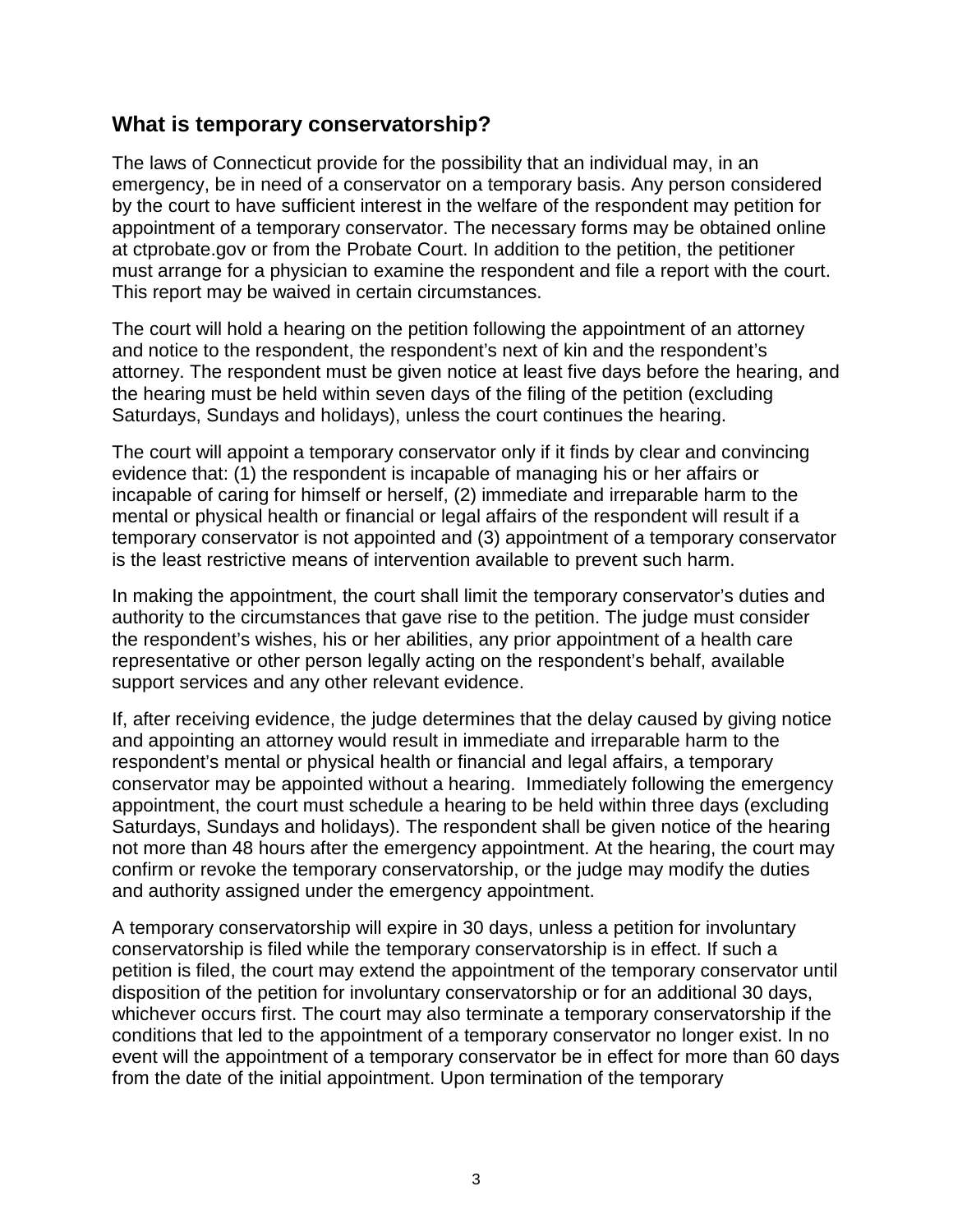conservatorship, the temporary conservator must file a final financial report or account, if applicable.

## **What is a voluntary conservatorship?**

The benefits of court supervision over conservators have given rise to another type of conservatorship. This is termed "voluntary representation" or voluntary conservatorship and is used when a person requests a conservator to manage his or her affairs, subject to oversight by the court.

Before appointing a voluntary conservator, the Probate Court for the district in which the individual resides, is domiciled or is currently located will hold a hearing on the *Petition for Voluntary Representation by Conservator, PC-301*. The person requesting the voluntary conservatorship must be present at the hearing, or, if attendance at the hearing is not possible, the judge must visit the person. After hearing the reasons for the individual's request for a conservator, the court may grant voluntary representation for the individual, with no finding of incapacity. A conservator, usually of the respondent's choice, is then appointed. Since this relationship is voluntary, the conserved person may terminate the conservatorship with 30 days' notice to the court. A conservator appointed under the voluntary process has the same duties and authority as a conservator appointed in involuntary proceedings.

As discussed on pages 11 and 12 of this booklet, an involuntary conservator has certain responsibilities when the conserved person owns firearms. In the case of a voluntary conservatorship, in which there is no finding of incapacity, the same legal requirements may not apply. However, the voluntary conservator should consider whether, under the circumstances, similar steps should be taken. It should also be noted that, notwithstanding the lack of a finding of incapacity, if the individual was committed by a court for treatment of psychiatric disabilities or voluntarily admitted to a hospital for psychiatric disabilities within the prior six months, the conserved person is prohibited from purchasing or possessing firearms, and the conservator should act accordingly.

### **How is a conservator appointed in involuntary proceedings?**

Any person alleging that an individual is incapable of managing his or her affairs or incapable of caring for himself or herself may file a *Petition for Appointment of Conservator, PC-300*. The petitioner must file the petition in the Probate Court for the district where the respondent's permanent home is located or where the respondent currently resides or is currently located. There is a criminal penalty for filing a fraudulent or malicious petition or for giving fraudulent testimony regarding a person's incapacity.

The Probate Court will hold a hearing within 30 days of receipt of the petition. The hearing may be continued to a later date if good cause is shown for postponing the hearing. A state marshal or other authorized person will deliver the notice of hearing to the respondent by hand delivery. The respondent's spouse will also receive notice by hand delivery unless he or she is not the petitioner. Children or other relatives may receive notice by mail.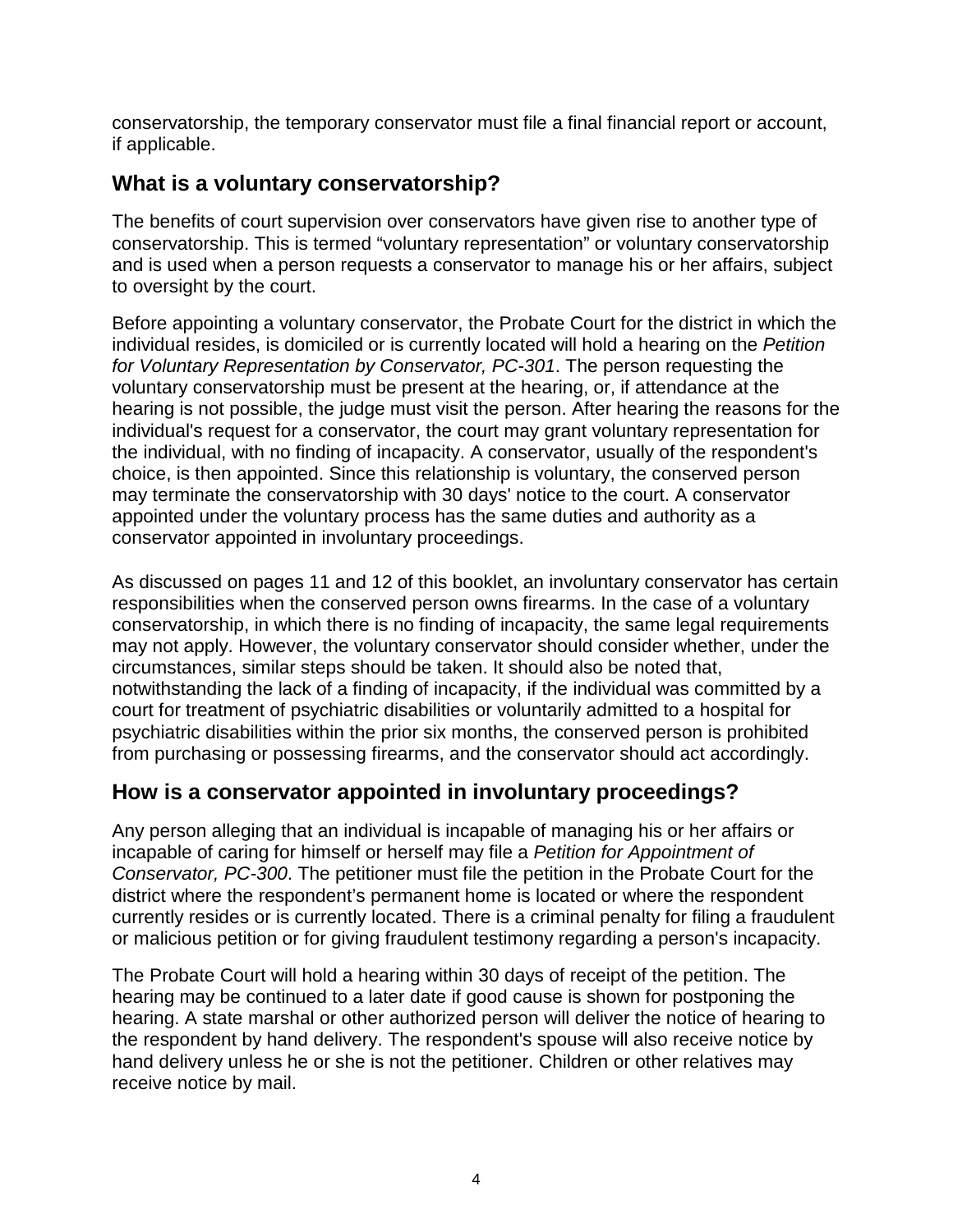If the respondent is unable to request or obtain an attorney, the court will appoint one. Compensation for the attorney's services will be paid by the Probate Court Administration Fund if the respondent cannot afford to pay the attorney. The respondent has a right to be present at the hearing, and it may be held at a place other than the Probate Court if that would facilitate his or her attendance.

At the hearing for involuntary representation, the court will receive evidence regarding the respondent's condition, the respondent's capacity to care for himself or herself or to manage his or her finances and the respondent's ability to meet his or her needs without the appointment of a conservator. The petitioner is required to present medical evidence about the respondent's condition from one or more Connecticut physicians. The physician(s) must have examined the respondent within 45 days of the hearing. In certain circumstances, the court may waive the requirement of medical evidence.

In addition to the medical evidence provided by the petitioner, the court may order the examination of the respondent by another physician, psychiatrist or psychologist. If the respondent is a person with intellectual disability, the petitioner may present psychological evidence from a licensed psychologist instead of medical evidence from a physician. However, the respondent may refuse to undergo any examination.

If the court finds by clear and convincing evidence that the respondent is incapable of managing his or her finances, that his or her finances cannot be managed adequately without the appointment of a conservator and that the appointment of a conservator is the least restrictive means of intervention available, the court may appoint a conservator of the estate.

Likewise, if the court finds by clear and convincing evidence that the respondent is incapable of caring for himself or herself, that he or she cannot be cared for adequately without the appointment of a conservator and that the appointment of a conservator is the least restrictive means of intervention available, the court may appoint a conservator of the person.

When determining whether a conservator should be appointed, the court will consider the following factors:

- (1) The respondent's abilities.
- (2) The respondent's capacity to articulate preferences.
- (3) The respondent's cultural background.
- (4) The desirability of maintaining continuity in the respondent's life and environment.
- (5) Whether the respondent had previously made alternative arrangements for personal care and financial management (for example, power of attorney, health care representative, living will or trust).
- (6) Any supportive services or technologies that can assist the respondent in meeting his or her needs.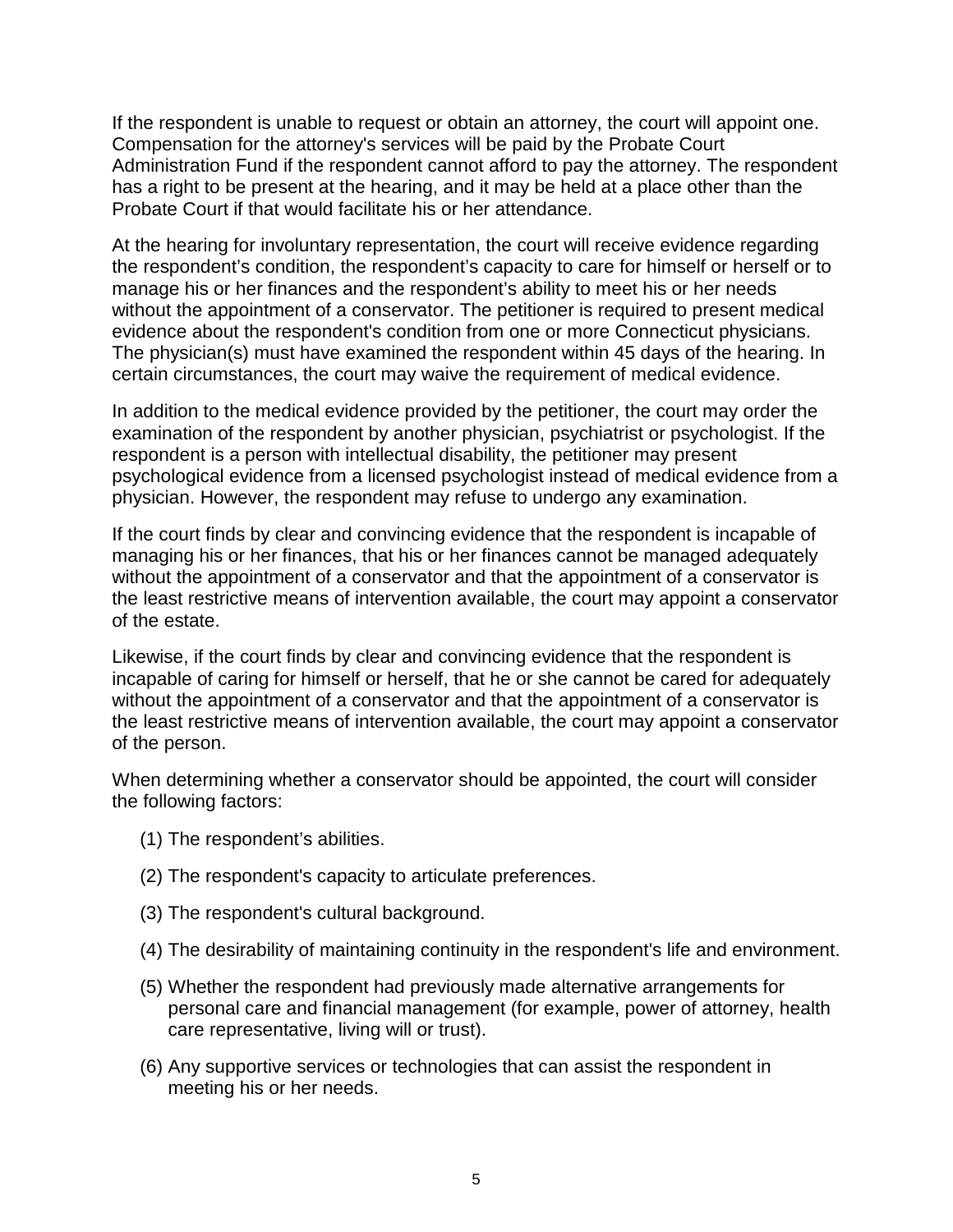#### **Who may be appointed conservator?**

The conserved person may designate a person to serve as conservator. The court will appoint that person unless he or she is unable or unwilling to serve, or the court finds substantial reason to disqualify that person. The conservator will often be a relative or friend of the respondent who is willing and able to carry out the duties of a conservator. In the absence of a designation, the petitioner should suggest an appropriate person. Unless the respondent has designated a proposed conservator, the court will consider the following factors when appointing a conservator:

- (1) The proposed conservator is knowledgeable of the conserved person's preferences.
- (2) The proposed conservator is able to carry out the duties of a conservator.
- (3) The costs of the proposed conservatorship.
- (4) The proposed conservator's commitment to promoting the conserved person's welfare and independence.
- (5) Any existing or potential conflicts of interest of the proposed conservator.

The Commissioner of Social Services may be appointed conservator of the estate and/or conservator of the person if no suitable conservator can be found, and the respondent meets certain guidelines. The conserved person must be 60 years of age or older, and his or her liquid assets, excluding burial insurance in an amount up to \$1,500, cannot exceed \$1,500 at the time of the Commissioner's appointment as conservator.

### **What is a probate bond and when is it required for a conservatorship?**

A conservator of the estate will generally be required to provide a probate bond. The bond is, in effect, an insurance policy that protects the conserved person's assets by insuring the proper performance of the conservator. Probate bonds may be obtained from an insurance agent.

The amount of the bond will be determined by the court. Typically, it will be in an amount equal to the value of the liquid assets under the conservator's control. The amount of the bond may be reduced by the amount of assets placed in restricted accounts.

*For more information about restrictions on assets, see section 35.7 of the Probate Court Rules of Procedure.* 

The court may excuse the requirement of a probate bond if any of the following apply:

- (1) The value of the assets is less than \$20,000, or the amount of the unrestricted assets is less than \$10,000.
- (2) In a voluntary conservatorship, the petitioner waives the requirement of a probate bond.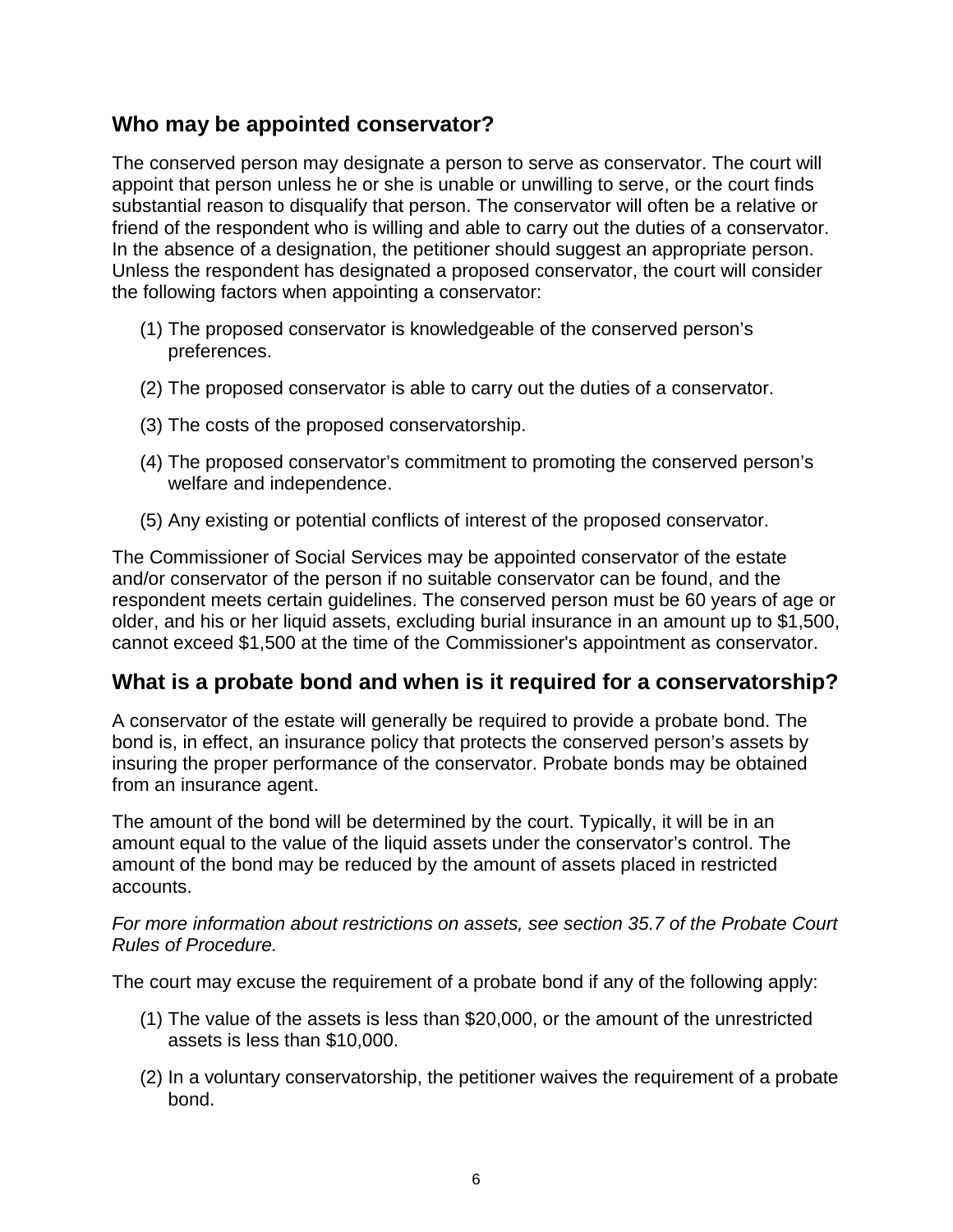(3) In an involuntary conservatorship, the respondent or conserved person executed an advance designation of conservator and excused the requirement of a probate bond.

*For more information about probate bonds, see Rule 35 of the Probate Court Rules of Procedure.*

#### **Does a power of attorney terminate when the court appoints a conservator?**

A Probate Court may limit, suspend or terminate a power of attorney when establishing a conservatorship. If the court grants a conservator of the estate broad authority over all of the conserved person's assets, it will generally suspend or terminate any power of attorney. (Termination means that the power of attorney is permanently void. Suspension means that the power of attorney may be reinstated at some future time, such as when the conservatorship is terminated.) The court may also limit the power of attorney so that the agent under the power of attorney handles only specified areas of responsibility, while other duties are assigned to the conservator of the estate.

#### **Where can a conservator obtain guidance on his or her duties?**

*Connecticut Standards of Practice for Conservators* is a key reference for conservators. The Standards set forth the duties of conservators, ethical principles and key considerations for decision making. Connecticut law requires conservators to strictly adhere to the Standards. The document is available on ctprobate.gov under the link for conservators.

Another valuable resource is a free online training program for conservators. The interactive training covers all aspects of conservatorship, including the responsibilities of conservators and court procedures. Since it is a self-study training, a conservator can take the course at any time, day or night, and complete the course in installments that fit the conservator's schedule. A link to the training is available on ctprobate.gov under the link for conservators.

#### **What are the limitations on a conservator's authority?**

The court assigns only the duties that are the least restrictive means of intervention necessary to meet the needs of the conserved person. The "least restrictive means of intervention" means intervention that is sufficient to provide, within the resources available to the conserved person, for a conserved person's personal needs or financial management while affording the conserved person the greatest amount of independence and self-determination. **The conserved person retains all rights and authority not expressly assigned to the conservator.**

A conservator must also promote the conserved person's preferences and actively encourage the conserved person to participate in decisions. A conservator should make decisions based on the conserved person's preferences, rather than the conservator's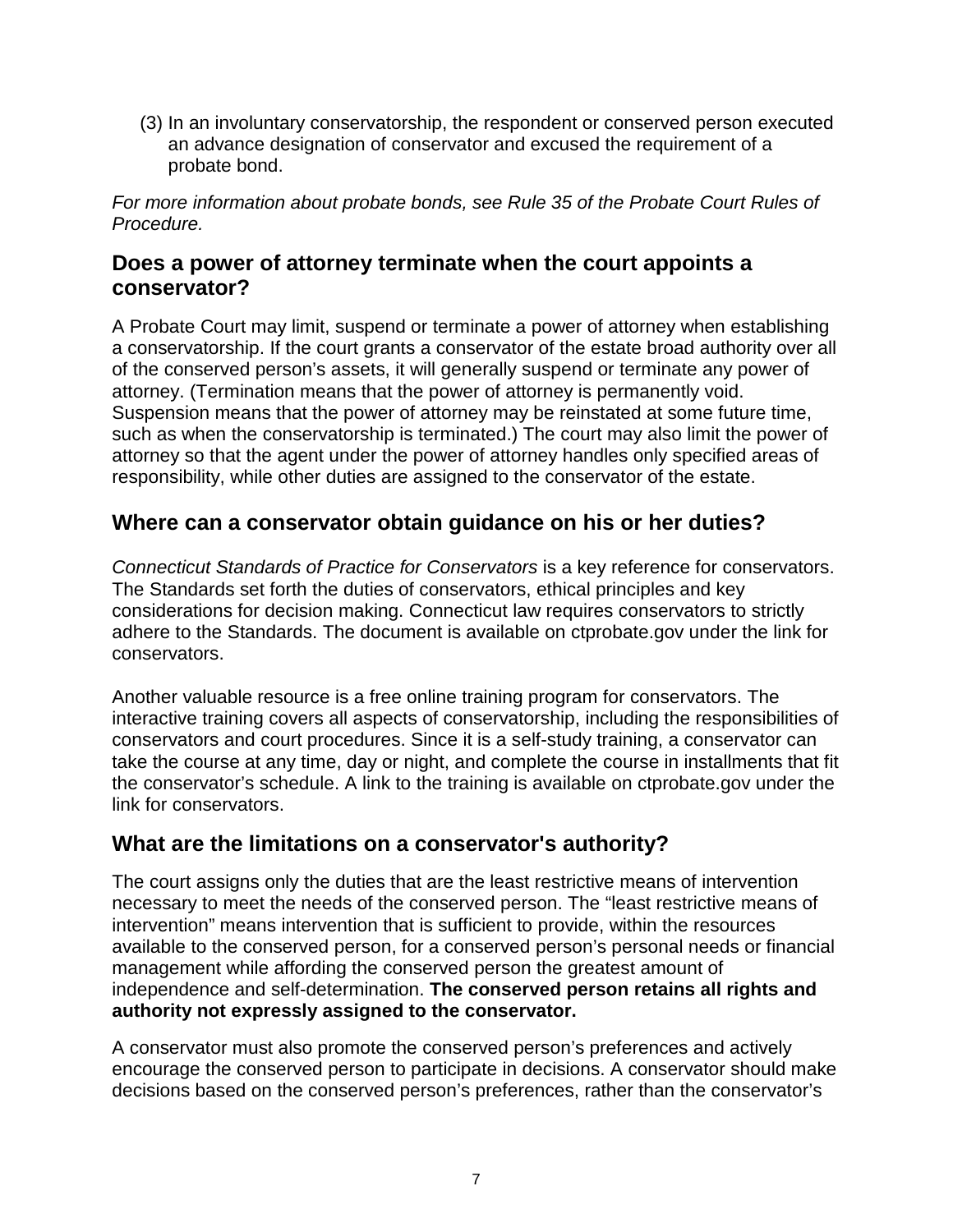view of what is in the conserved person's best interests, unless the conserved person cannot express a preference or the preference could cause substantial harm.

For additional information, see Standards 7 and 8 of the Standards of Practice

#### **What are the duties of the conservator of the estate?**

Standards 17 and 18 of the Standards of Practice for Conservators and section 45a-655 of the General Statues set forth the primary responsibilities of a conservator of the estate. The conservator of the estate has only those duties expressly assigned by the court. In general, the conservator of the estate is responsible for supervising the finances of the conserved person as ordered by the court. The conservator shall use the least restrictive means of intervention in the exercise of his or her authority and must maintain strict separation of his or her own assets from the conserved person's assets.

The conservator of the estate is required to report to the Probate Court periodically concerning the management of the estate. The first report is due one year following appointment. Subsequent reports are due at least once every three years and more often if the court directs. In most cases this requirement can be satisfied by filing a *Financial Report/Conservator/Guardian, PC-442*, under Rule 37 of the Probate Court Rules of Procedure. The court may, if the circumstances require, direct the conservator to file a *Fiduciary's Periodic or Final Account/Conservator/Guardian, PC-441*, under Rule 38. The conservator must provide copies of the financial report or account to each other party and attorney of record. The copies may be sent by mail, fax, email or hand delivery. The court will notify interested parties and hold a hearing on the report or account. The court will charge a fee based on the size of the conservatorship estate.

### **Can a conservator be audited?**

Yes. The Probate Court has the power to order an audit of a conservator of the estate if the court finds that in-depth scrutiny of the conserved person's finances is necessary. In addition, the Probate Court Administrator has the authority to randomly audit conservator accounts and financial reports. Each audit is conducted by a certified public accountant, who files a written report upon completion of the audit. The purpose of the audit is to verify that the conservator's financial records support the figures on the account or report. The conservator is required to cooperate with the auditor and provide access to all of the conservator's records.

### **What records is a conservator of the estate required to maintain?**

The conservator must maintain records of all transactions. No financial records should be destroyed until the conservator's final financial report or account has been approved by the court, the appeal period has passed and any appeal is concluded. The records should also be retained for any applicable records retention period required by law.

*See section 36.13 of the Probate Court Rules of Procedure for more information about records that a conservator is required to maintain.*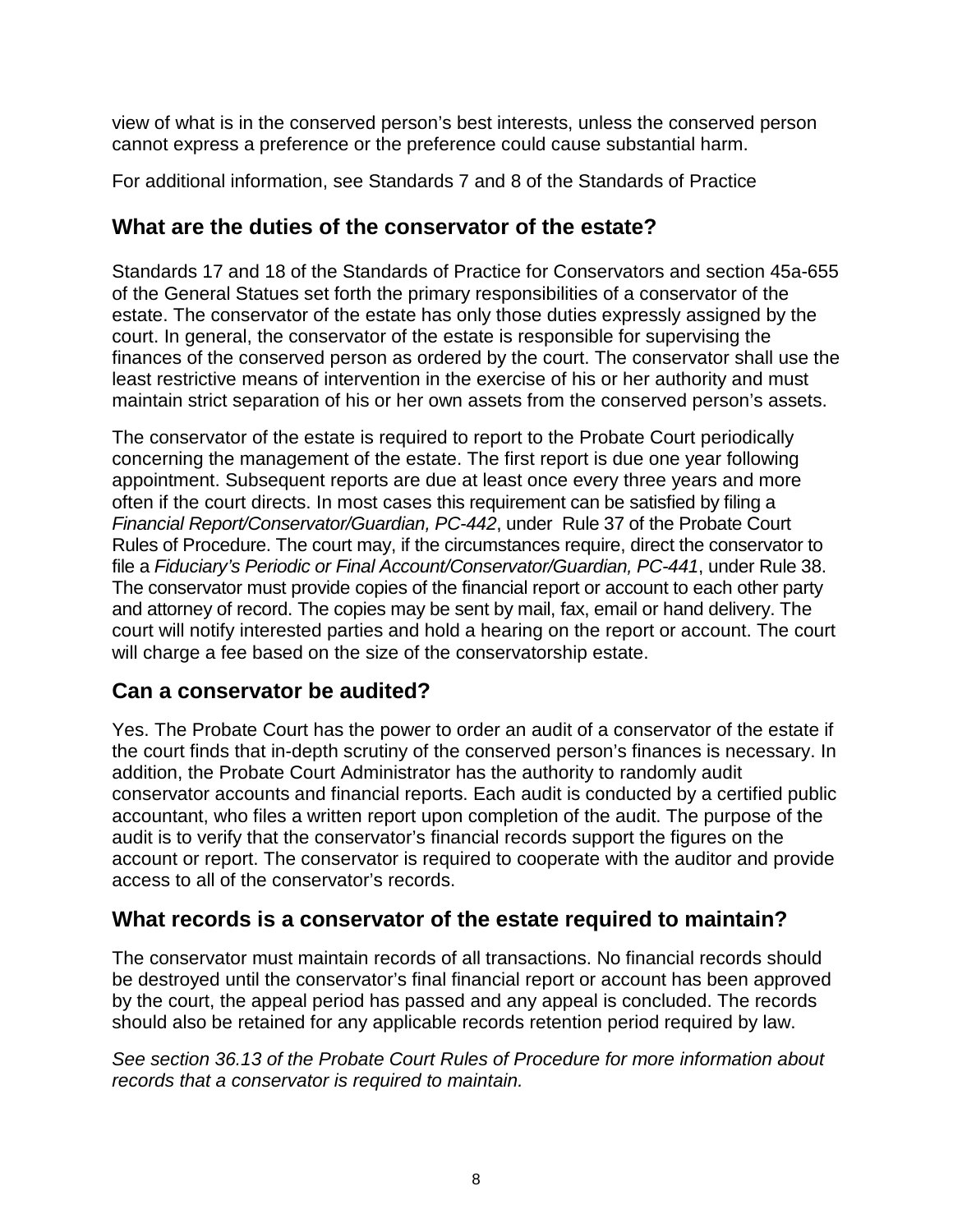#### **What are the duties of the conservator of the person?**

Standards 12 and 13 of the Standards of Practice for Conservators and sections 45a-654 through 45a-656b of the General Statutes set forth the primary responsibilities of a conservator of the person. The conservator of the person has only those duties expressly assigned by the court, which may include:

- (1) Making decisions about personal care, comfort and safety.
- (2) Making decisions about medical or other professional care (**not** including commitment to a hospital for treatment of psychiatric disability).
- (3) Establishing or changing the conserved person's residence, but only with prior court approval.
- (4) Safeguarding personal effects.

*If the respondent has designated a health care representative, the conservator is bound by all health care decisions properly made by the health care representative, unless there is a court order to the contrary or unless one of the exceptions set forth under C.G.S. section 19a-580e (b) applies.* 

The conservator may also be granted the authority to apply for entitlement programs for which the conserved person may be eligible and to file a petition in the Probate Court to determine a conserved person's competency to vote. In addition, the conserved person cannot obtain a marriage license without the written consent of the conservator.

In carrying out the duties assigned by the court, the conservator of the person shall exercise such duties in a manner that is the least restrictive means of intervention and shall:

- (1) Assist the conserved person in removing obstacles to independence.
- (2) Assist the conserved person in achieving self-reliance.
- (3) Ascertain the conserved person's views.
- (4) Make decisions in conformance with the conserved person's reasonable and informed express preferences.
- (5) Make all reasonable efforts to ascertain the health care instructions and other wishes of the conserved person.
- (6) Make decisions in conformance with the conserved person's expressed health care preferences, including health care instructions and other wishes and the health care decisions of a health care representative.

The conservator shall afford the conserved person the opportunity to participate meaningfully in decision-making in accordance with the conserved person's abilities and shall delegate to the conserved person reasonable responsibility for decisions affecting the person's well-being.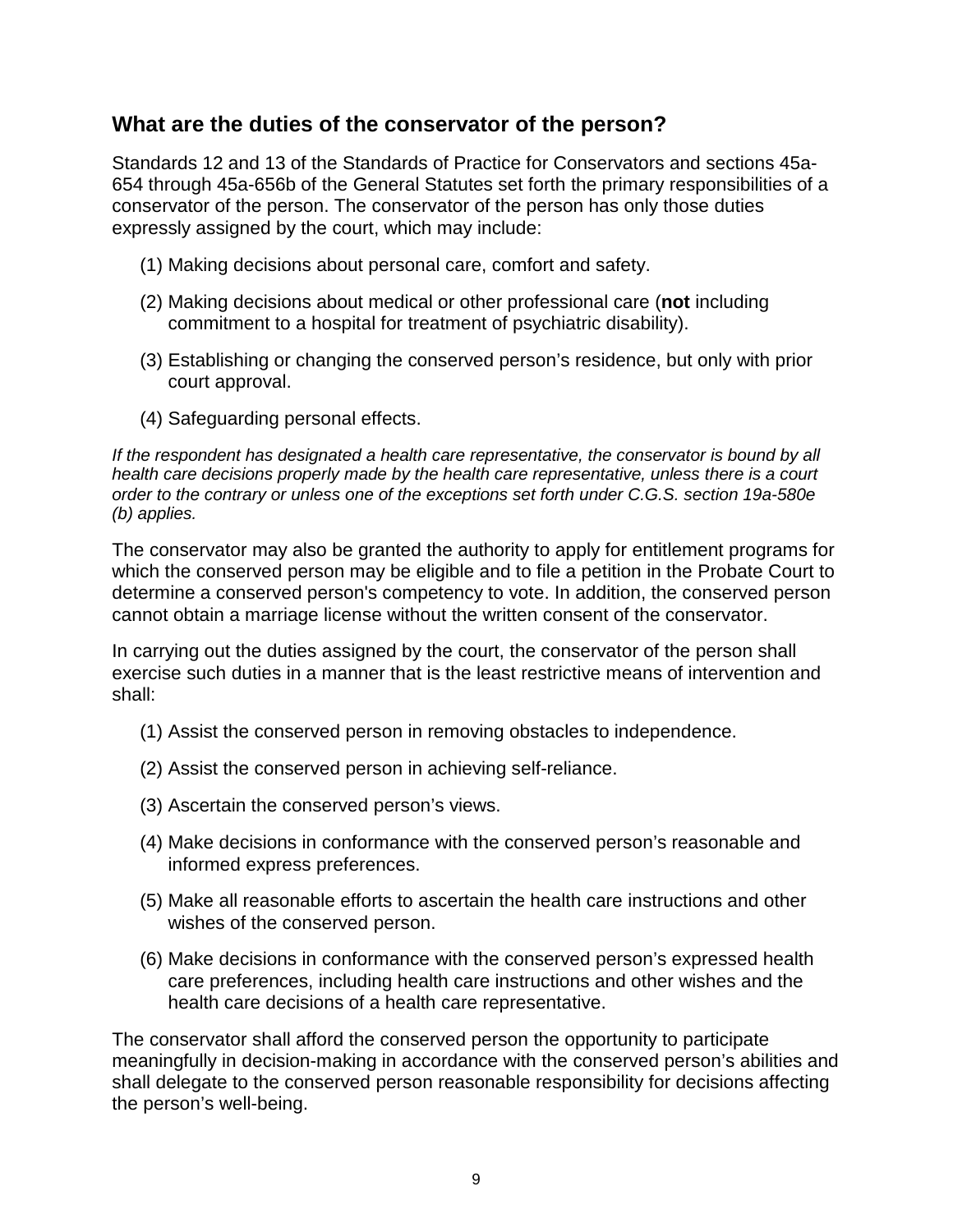In addition to his or her responsibilities relating to the care of the conserved person, the conservator of the person must report at least annually on the conserved person's condition by filing a *Conservator's Report, PC-371,* with the Probate Court. The report should describe the condition of the conserved person, the efforts made to encourage the independence of the conserved person and the conservator's statement indicating whether the appointment of the conservator is the least restrictive means of intervention for managing the conserved person's needs.

# **When must a conservator have specific authority from the Probate Court before taking action?**

The conservator must always petition the Probate Court for permission to:

- (1) Place the conserved person in an institution for long-term care\* (*PC-371A*).
- (2) Change the conserved person's residence.
- (3) Change the conserved person's tenancy or lease. *(PC-303)*
- (4) Dispose of or sell household furnishings.
- (5) Sell, mortgage, or transfer real estate (*PC-400*).
- (6) Make gifts from the conserved person's income or assets.
- (7) Apply a portion of the conserved person's income or assets to a spouse.
- (8) Invest the conserved person's funds in insurance and annuity contracts.
- (9) Consent to psychiatric medication.
- (10) Execute a document to determine the manner in which the remains of a conserved person will be disposed of after death.
- (11) View, change or terminate social media accounts, electronic communications or other digital assets.

Even when prior approval is not required, a conservator may submit a petition to the court to obtain approval of a proposed action. Seeking prior approval can be helpful in making non-routine decisions or resolving issues when interested parties disagree about the best course of action.

**NOTE:** A conservator of the person *does not* have the power or authority to have the conserved person committed to a hospital for the treatment of psychiatric disability.

#### *Placement in an Institution for Long-Term Care*

If the conservator determines that the conserved person needs to be placed in an institution for long-term care,\* he or she must first file a *Conservator's Report and Petition for Placement in an Institution for Long-Term Care, PC-371A,* with the Probate Court. However, if the placement will be made because of the conserved person's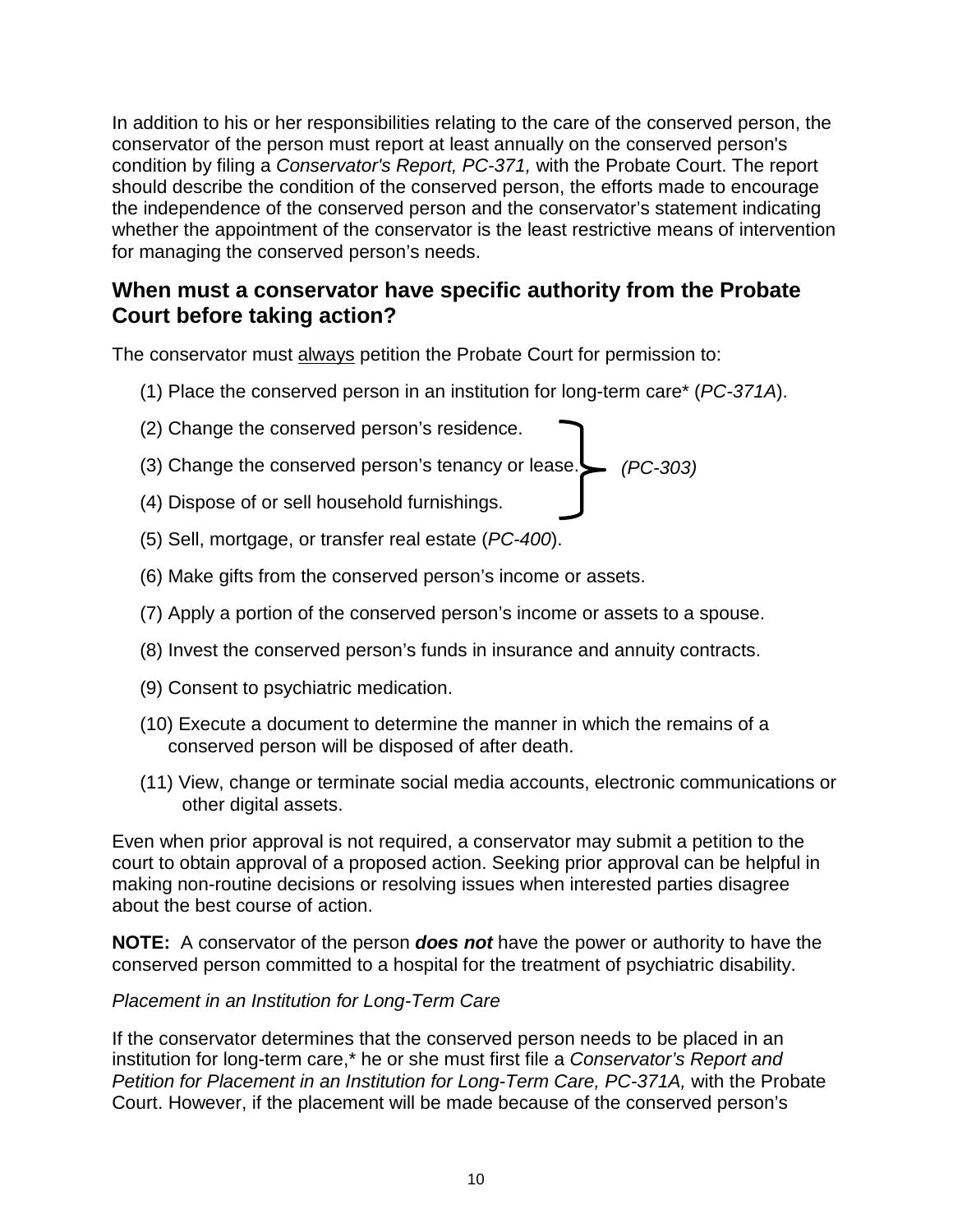discharge from a hospital, the conservator may make the placement before filing the report. Under these circumstances, the conservator must file the report within five days of making the placement and must include a statement in the report about the hospital discharge and related circumstances requiring the conserved person's placement in an institution for long-term care.

The report must state the basis for the conservator's determination about the placement, the community resources that were considered to avoid the placement and the reasons why the conserved person's needs cannot be met in a less restrictive and more integrated setting. Community resources to be considered include area agencies on aging, the Department of Social Services, Disability Rights Connecticut, Inc. the Department of Mental Health and Addiction Services, the Department of Developmental Services, independent living centers, residential care homes and congregate or subsidized housing. The conservator must give notice of the placement and a copy of the report to the conserved person, the conserved person's attorney and any other interested parties.

The court is required to hold a hearing to consider the report. The conservator may make the placement only with the court's approval. If the placement resulted from the conserved person's discharge from a hospital, the placement cannot continue unless the court orders it after a hearing.

*\*An "institution for long-term care" is defined as a facility that has been "federally certified as a skilled nursing facility, an intermediate care facility, a residential care home, an extended care facility, a nursing home, a rest home and a rehabilitation hospital or facility."*

#### **What are the conservator's responsibilities if the conserved person owns firearms?**

A person whom a court determines to be incapable of managing his or her own affairs is prohibited by law from purchasing or possessing firearms, ammunition and electronic defense weapons, such as stun guns. A conservator appointed to represent an incapable person has a responsibility to determine whether the conserved person owns or has access to firearms and to take appropriate steps to prevent access by the conserved person. While the legal requirements described below apply only to involuntary conservatorships, conservators appointed in voluntary proceedings should consider following the same procedures and are required to do so if the conserved person has ever been committed for treatment of psychiatric disability or was voluntarily admitted to a hospital for the treatment of psychiatric disabilities within the preceding six months.

Immediately upon appointment, a conservator should determine whether firearms are present at the conserved person's residence. If so, the conservator must insure that the conserved person's weapons and ammunition are not available to the conserved person or others. The installation of trigger locks or placement of the weapons and ammunition in a locked gun safe or other secure location should be undertaken as soon as possible.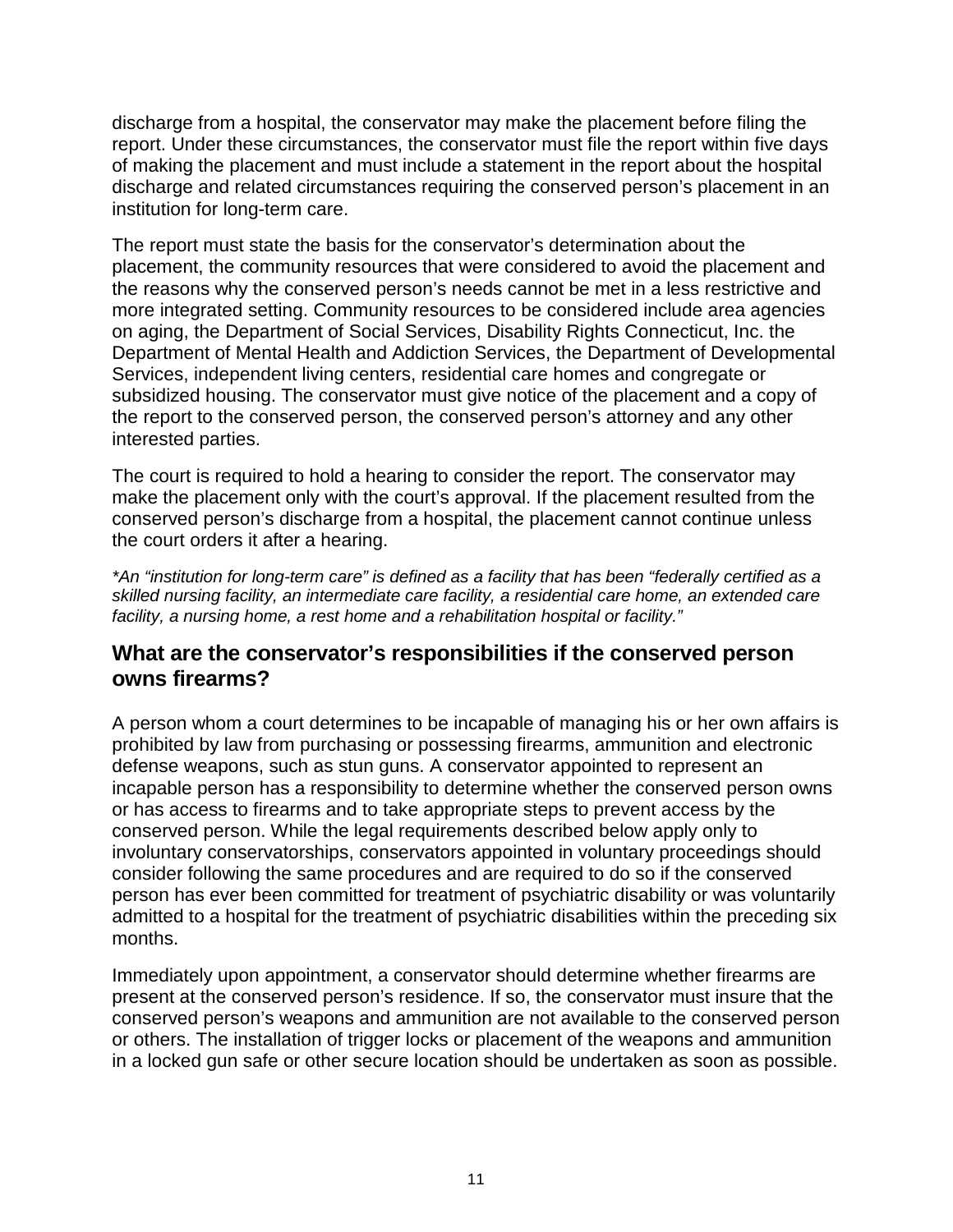If there are firearms on the premises that are owned by others, the conservator should immediately communicate with the owner and take all reasonable steps to insure that the conserved person does not have access to them. The owner could be subject to civil or criminal liability for improper storage of a firearm if he or she knows that a person residing on the premises is ineligible to possess a firearm.

Within two days after the Probate Court determines that a person is incapable, the conservator must sell or transfer the conserved person's weapons to a person who is eligible to receive them or surrender the weapons to the Department of Emergency Services and Public Protection (DESPP). Unless an eligible transferee is immediately available, the conservator should promptly contact DESPP to arrange for the surrender of the weapons. The conservator may arrange for the sale or transfer of the firearms to a person legally eligible to receive them up to one year following the date of their surrender to DESPP.

Conservators should be aware that is unlawful for an individual to carry a handgun on his or her person in this state without a permit. A conservator should not personally transport any handgun owned by the conserved person unless the conservator has a valid Connecticut permit.

If the conserved person holds a permit to carry a pistol or revolver, a pistol or revolver eligibility certificate, a long gun eligibility certificate or an ammunition certificate, the permit or certificate may be revoked by DESPP following the appointment of a conservator. Upon receipt of a notice of revocation from DESPP, the conservator should attempt to locate the permit or certificate and surrender it to DESPP within five days.

The sale or transfer of firearms is highly regulated and complex, requiring considerable caution on the part of the conservator. The requirements may differ, depending on whether hand guns or long guns are involved. Note that an assault weapon may not be sold or transferred to any person in this state, except a licensed gun dealer. Machine guns and other fully automatic weapons are governed by federal law. Before pursuing any sale or transfer, the conservator should contact the department's Special Licensing and Firearms Unit, which may be reached at (860) 685-8290 or (888) 335-8438.

#### **Can a conservatorship be transferred if the person under conservatorship moves within Connecticut?**

Yes. When a person under conservatorship moves to a different part of the state, the matter may be transferred to the Probate Court that has jurisdiction in the new district.

### **Can a conservatorship be transferred to another state?**

Yes. Connecticut has adopted the Uniform Adult Protective Proceedings Jurisdiction Act. The act provides mechanisms for the transfer of conservatorships between states. Through the cooperation of the courts of the two states, a conservatorship established in Connecticut could be transferred to another state, or vice versa, to arrange for the relocation of the conserved person.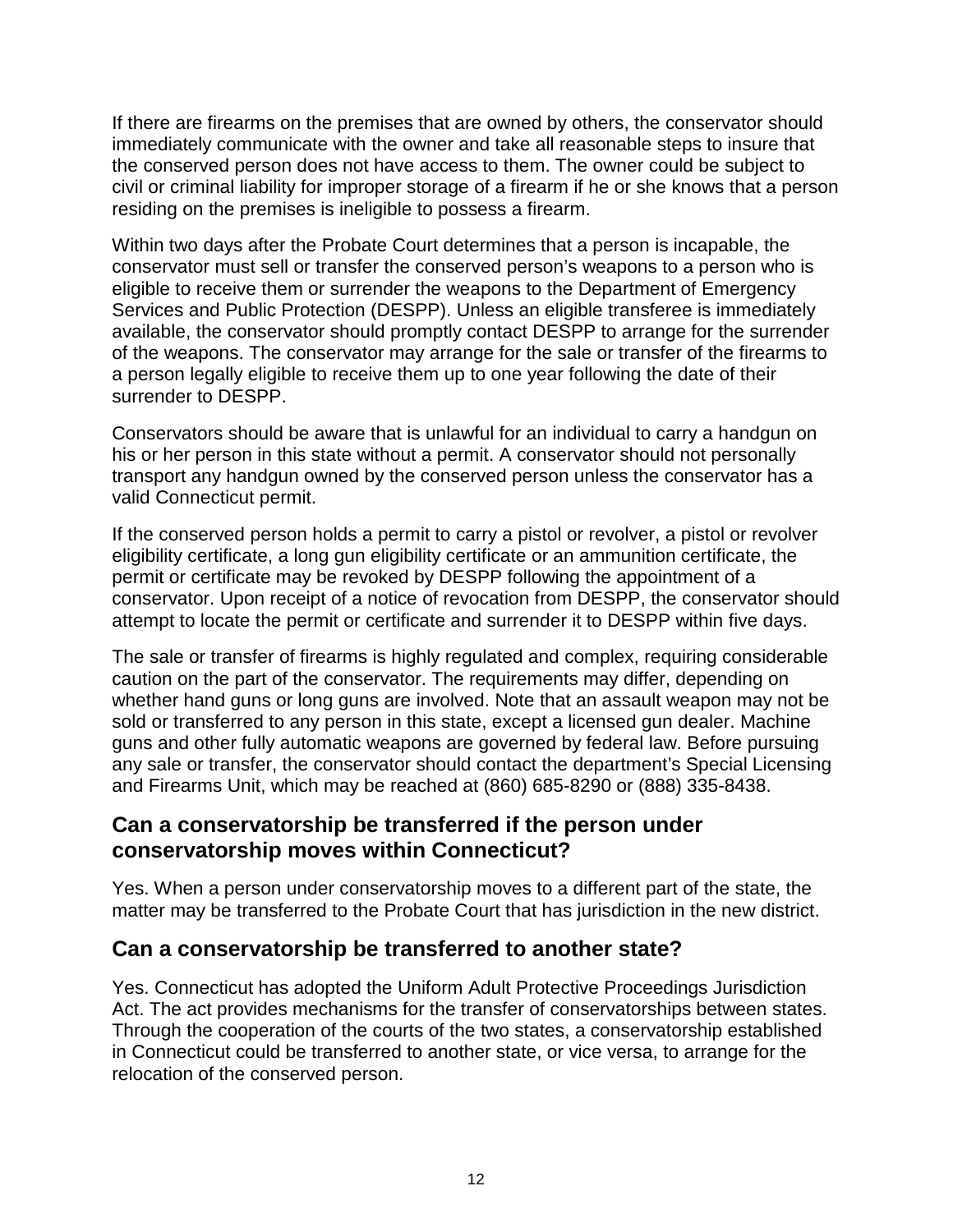#### **How is a conservatorship terminated?**

A conserved person may, at any time, petition the Probate Court to terminate a conservatorship. The conserved person is not required to present medical evidence at the hearing. If the court finds that the conserved person is capable of managing his or her own affairs, the court will order that the conservatorship of the estate be terminated and that control over his or her property be restored. If the court finds that the conserved person is capable of caring for himself or herself, the court will order that the conservatorship of the person be terminated.

The Probate Court may also terminate a conservatorship of the estate if it finds that the conserved person's assets do not exceed the asset limits allowed for the state supplement program. Currently, the asset limits are \$1,600 for an individual and \$2,400 for a married couple. In the event that the conservatorship is terminated, the conservator of the estate must distribute the conserved person's remaining assets to the conservator of the person or, if there is none, to another suitable person.

The court may also terminate a conservatorship as a result of a review. The court reviews each conservatorship one year after the conservator was appointed and every three years thereafter. After each review, the court will continue, modify or terminate the conservatorship.

After a conservatorship of the estate has been terminated, the conservator is required to file a final financial report (*PC-442 and PC-442A*) or account (*PC-441*) within two months of the termination. The court will hold a hearing on the financial report, following notice to the conserved person and the conserved person's attorney.

#### **Is a conservator eligible to receive compensation for his or her services?**

A conservator may charge a fee for the services rendered to the conserved person. The fee is subject to Probate Court review and approval and is limited by statute in certain circumstances. Standards 20 and 22 of the Standards of Practice provide important guidance. Additional information about conservator compensation is available on ctprobate.gov under the link for conservators.

# **Probate Appeals**

Any party involved in a conservatorship proceeding who is aggrieved by the court's decision may appeal to the Superior Court. The deadline for filing the appeal is generally either 30 or 45 days after the date on which the court mailed the order, depending on the type of case.

# **Conclusion**

The relationship between conservator and conserved person is one characterized by trust. The conservator must work to promote the conserved person's preferences, independence and care in the least restrictive environment. A conservator of the estate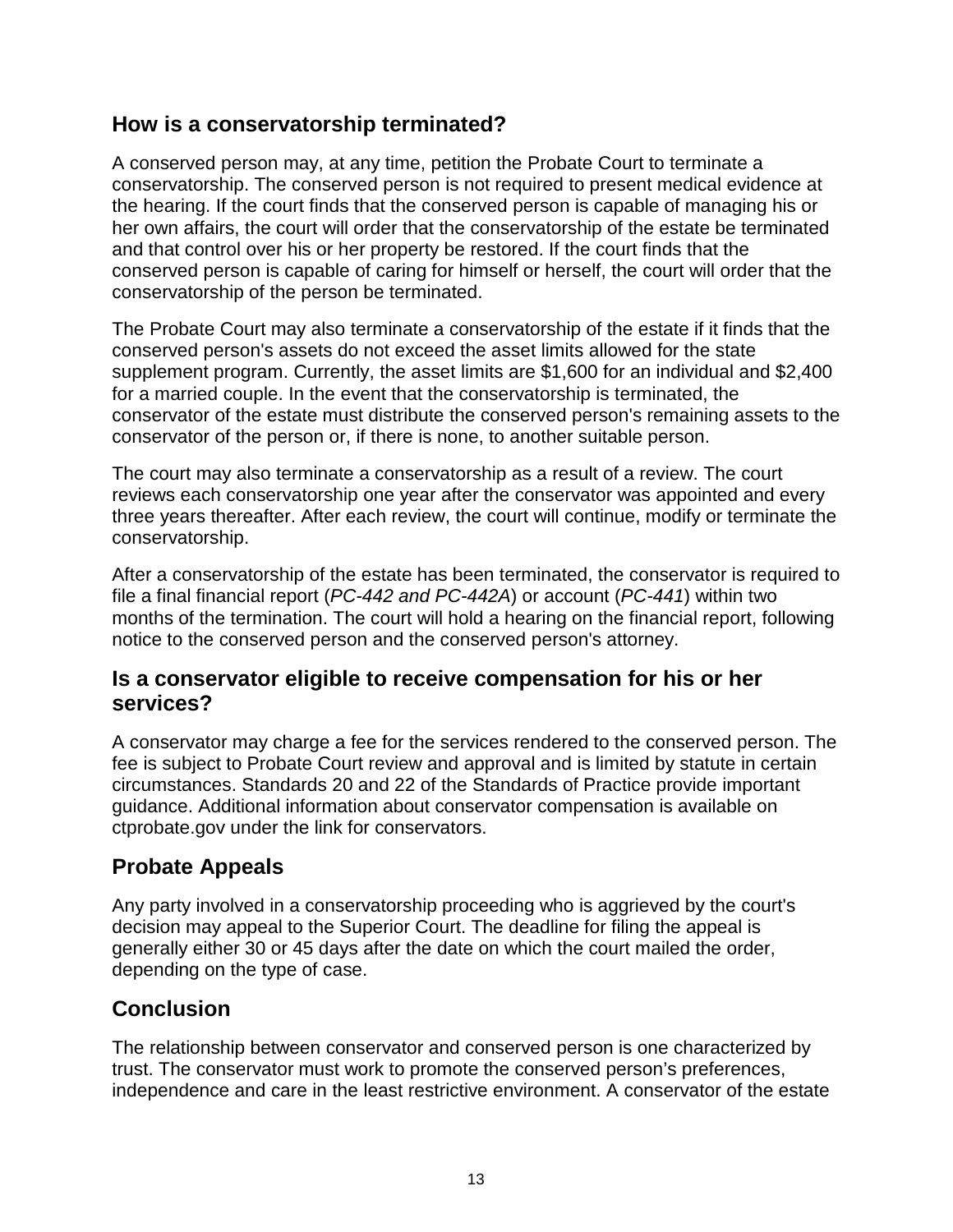must maintain strict separation between his or her own assets and the assets of the conserved person.

The seriousness of the conservator's responsibility for the conserved person and/or the conserved person's finances cannot be overstated. The conservator should always consult an attorney or file a petition with the Probate Court seeking advance approval when making significant decisions for the conserved person.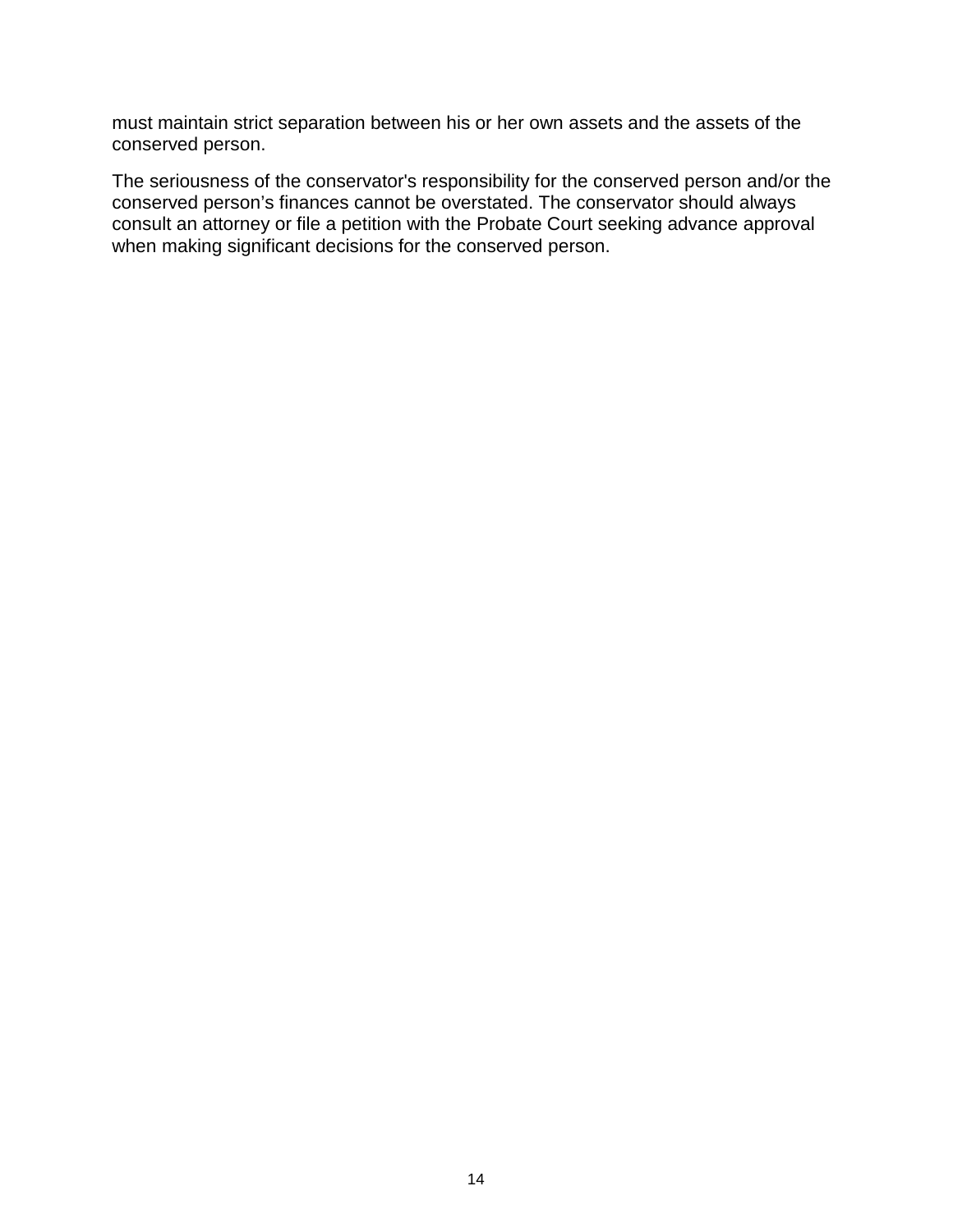#### **PROBATE COURT FORMS**

## **Conservatorships**

| Petition/Involuntary Appointment of Conservator  PC-300             |        |
|---------------------------------------------------------------------|--------|
| Petition/Involuntary Appointment of Conservator/                    |        |
|                                                                     |        |
| Petition/Voluntary Representation by Conservator  PC-301            |        |
| Petition for Appointment of Conservator of the Estate               |        |
| for Non-Domiciliary with Real or Tangible Personal                  |        |
|                                                                     |        |
| Petition/Appointment of Temporary Conservator  PC-302               |        |
| Petition to Terminate Tenancy or Lease/Change                       |        |
| Residence/Sell or Dispose of Household                              |        |
| Furnishings of Person under Conservatorship  PC-303                 |        |
| Petition/Provisional Order of Transfer of                           |        |
|                                                                     |        |
| Petition/Provisional Order Accepting Transfer of                    |        |
| Conservatorship from Other State  PC-305                            |        |
| Request to Register Out-of-State Conservatorship PC-306             |        |
| Motion to Transfer File/Conservatorship Matter PC-307               |        |
| Petition/Determination of Competency to Vote                        |        |
| Re: Person Under Conservatorship  PC-308                            |        |
| Petition/Authority to Consent to Psychiatric Medication             |        |
| Treatment for Patient with Psychiatric Disabilities PC-309          |        |
| Affidavit/Appointment of Commissioner of Social                     |        |
|                                                                     |        |
| Notice of Intent to Register Conservatorship in Other State  PC-334 |        |
| Physician's Evaluation/Conservatorship PC-370                       |        |
| Acceptance of Appointment and Agreement of                          |        |
|                                                                     |        |
| Acceptance of Appointment and Agreement of                          |        |
|                                                                     |        |
|                                                                     |        |
| Conservator's Report and Petition for Placement in an               |        |
|                                                                     |        |
| Psychologist's Evaluation/Conservatorship of Person                 |        |
|                                                                     |        |
| Fiduciary's Periodic or Final Account/                              |        |
|                                                                     | PC-441 |
| Financial Report/Conservator/Guardian PC-442                        |        |
| Schedule A: Proposed Distribution/Final Financial                   |        |
|                                                                     |        |
| Petition for Order Authorizing Psychiatric Medication               |        |
| Treatment for Non-Consenting Patient with                           |        |
|                                                                     |        |

Note: Forms PC-300, 301, 302 and 3011 have a confidential information sheet.